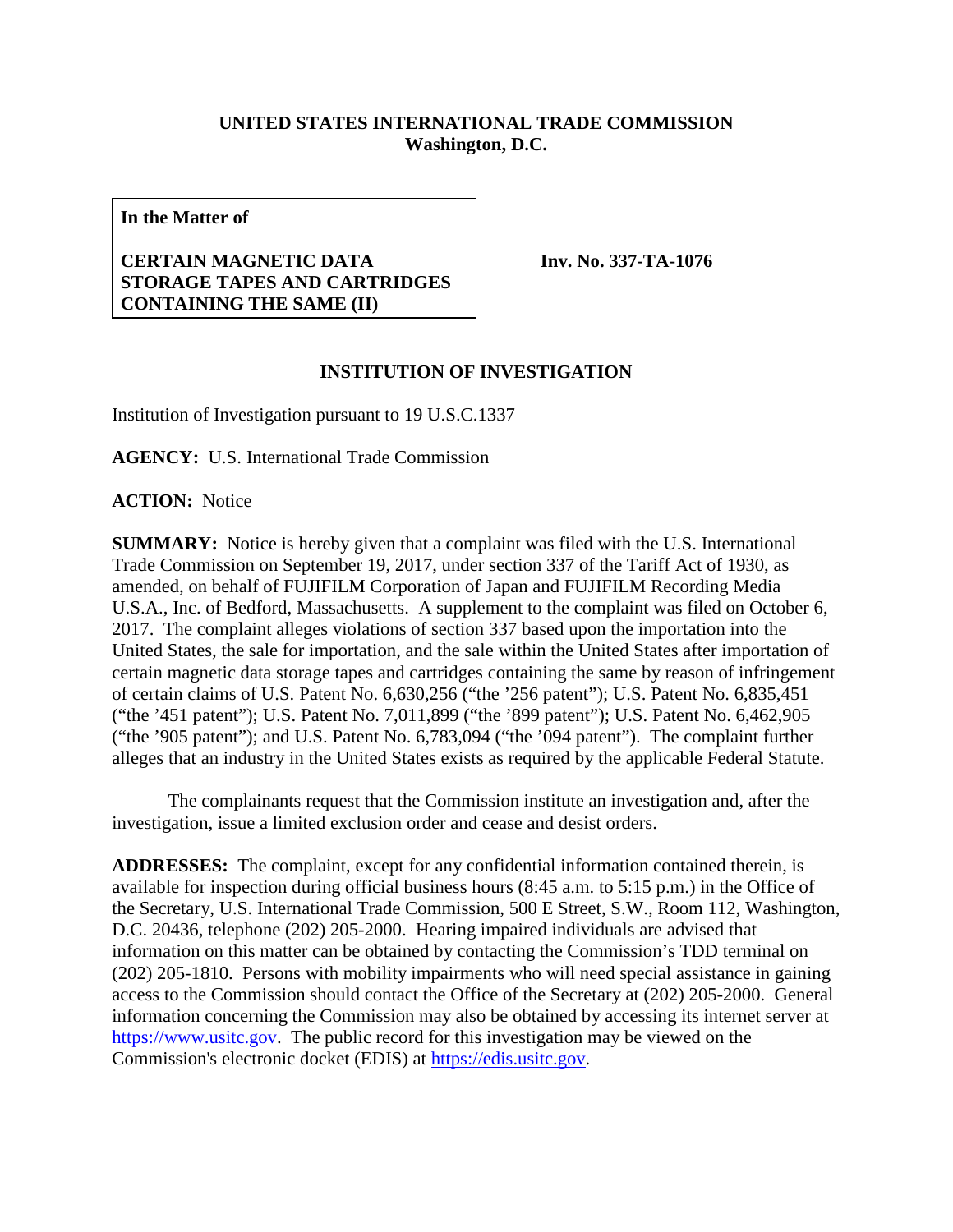**FOR FURTHER INFORMATION CONTACT:** Pathenia M. Proctor, The Office of Unfair Import Investigations, U.S. International Trade Commission, telephone (202) 205-2560.

## **SUPPLEMENTARY INFORMATION:**

**AUTHORITY:** The authority for institution of this investigation is contained in section 337 of the Tariff Act of 1930, as amended, 19 U.S.C. 1337 and in section 210.10 of the Commission's Rules of Practice and Procedure, 19 C.F.R. 210.10 (2017).

**SCOPE OF INVESTIGATION:** Having considered the complaint, the U.S. International Trade Commission, on October 19, 2017, **ORDERED THAT** –

(1) Pursuant to subsection (b) of section 337 of the Tariff Act of 1930, as amended, an investigation be instituted to determine whether there is a violation of subsection  $(a)(1)(B)$  of section 337 in the importation into the United States, the sale for importation, or the sale within the United States after importation of certain magnetic data storage tapes and cartridges containing the same by reason of infringement of one or more of claims 1-5 and 7-9 of the '256 patent; 1-14 of the '451 patent; claims 1, 2, and 6-12 of the '899 patent; claims 1-4 of the '905 patent; and claims 1-12 and 18-22 of the '094 patent, and whether an industry in the United States exists as required by subsection (a)(2) of section 337;

(2) Pursuant to Commission Rule  $210.50(b)(1)$ , 19 C.F.R.  $210.50(b)(1)$ , the presiding administrative law judge shall take evidence or other information and hear arguments from the parties and other interested persons with respect to the public interest in this investigation, as appropriate, and provide the Commission with findings of fact and a recommended determination on this issue, which shall be limited to the statutory public interest factors set forth in 19 U.S.C. 1337(d)(1), (f)(1), (g)(1);

(3) For the purpose of the investigation so instituted, the following are hereby named as parties upon which this notice of investigation shall be served:

(a) The complainants are:

FUJIFILM Corporation 7-3 Akasaka 9-chome, Minato-ku Tokyo 107-0052 Japan

FUJIFILM Recording Media U.S.A., Inc. 45 Crosby Drive Bedford, MA 01730-1401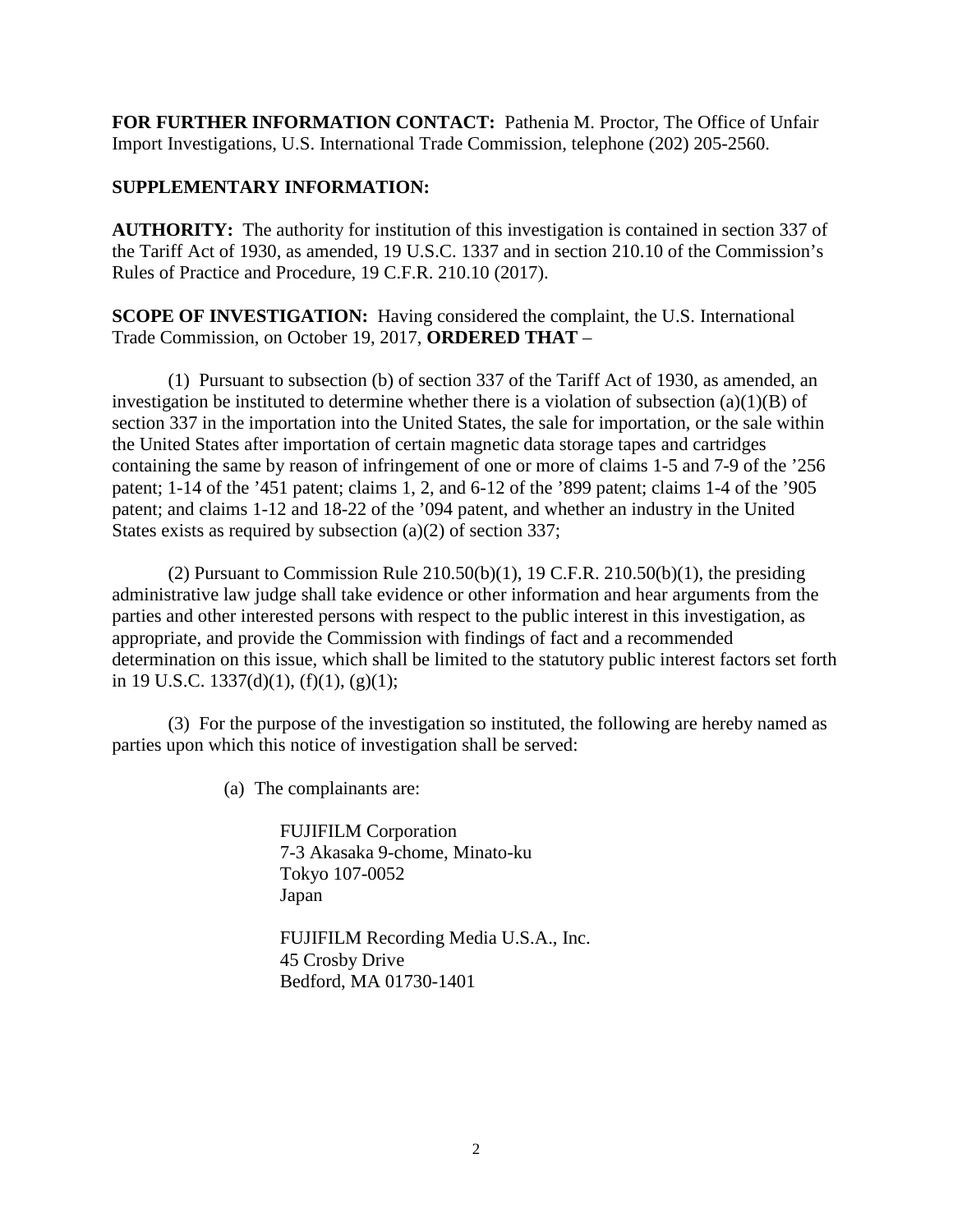(b) The respondents are the following entities alleged to be in violation of section 337, and are the parties upon which the complaint is to be served:

> Sony Corporation 1-7-1 Kōnan, Minato-ku Tokyo 108-0075 Japan

Sony Storage Media Solutions Corporation 1-7-1 Kōnan, Minato-ku Tokyo 108-0075 Japan

Sony Storage Media Manufacturing **Corporation** 3-4-1 Sakuragi Tagajo, Miyagi 985-0842 Japan

Sony DADC US Inc. 1800 North Fruitridge Avenue Terre Haute, IN 47804

Sony Latin America Inc. 5201 Blue Lagoon Drive, Suite 400 Miami, FL 33126

(c) The Office of Unfair Import Investigations, U.S. International Trade Commission, 500 E Street, S.W., Suite 401, Washington, D.C. 20436; and

(4) For the investigation so instituted, the Chief Administrative Law Judge, U.S. International Trade Commission, shall designate the presiding Administrative Law Judge.

Responses to the complaint and the notice of investigation must be submitted by the named respondents in accordance with section 210.13 of the Commission's Rules of Practice and Procedure, 19 C.F.R. 210.13. Pursuant to 19 C.F.R. 201.16(e) and 210.13(a), such responses will be considered by the Commission if received not later than 20 days after the date of service by the Commission of the complaint and the notice of investigation. Extensions of time for submitting responses to the complaint and the notice of investigation will not be granted unless good cause therefor is shown.

Failure of a respondent to file a timely response to each allegation in the complaint and in this notice may be deemed to constitute a waiver of the right to appear and contest the allegations of the complaint and this notice, and to authorize the administrative law judge and the Commission, without further notice to the respondent, to find the facts to be as alleged in the complaint and this notice and to enter an initial determination and a final determination